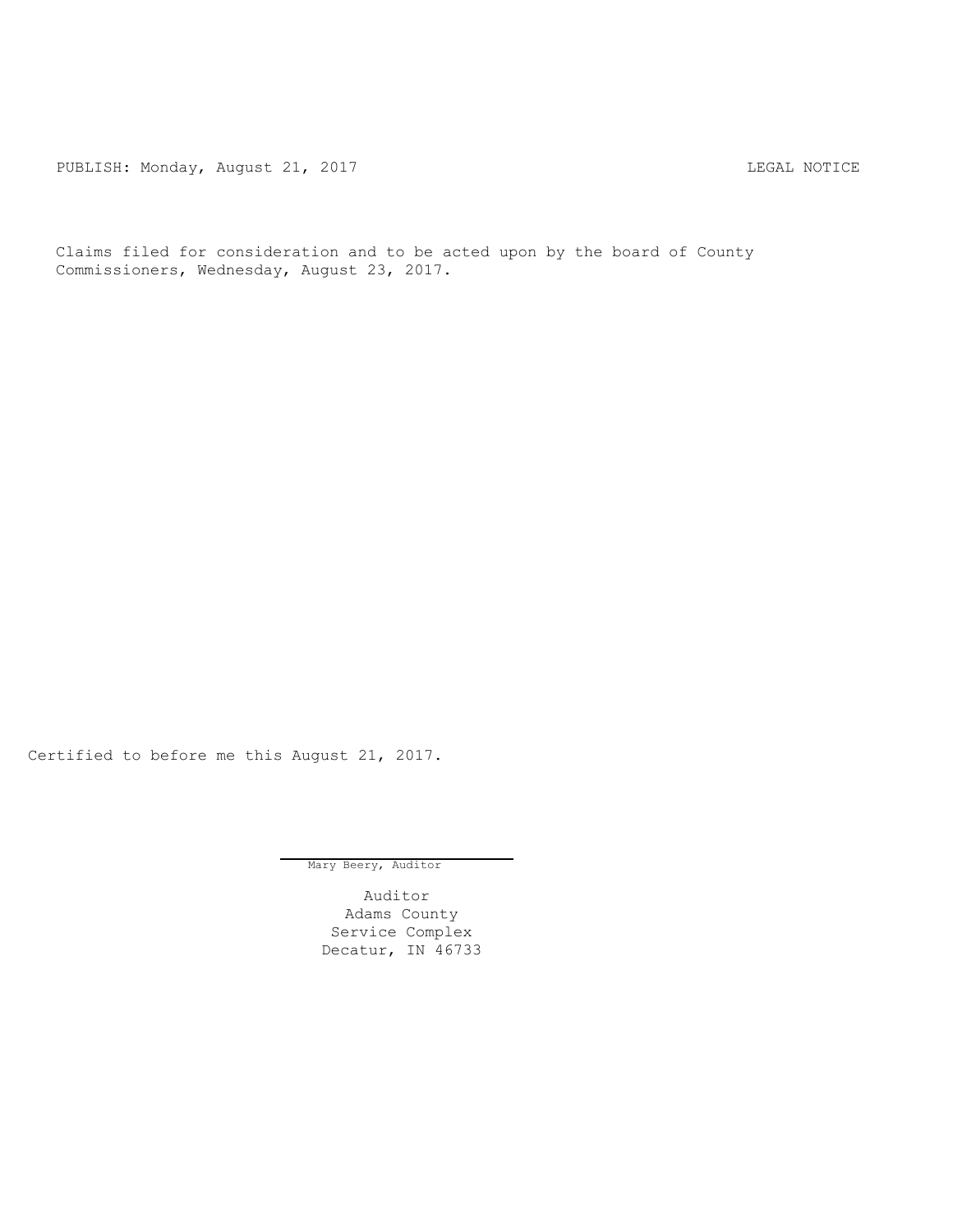

## **Claims Docket for Newspaper Adams County, Indiana**

## For Period: **7/26/2017** to **8/8/2017**

Date Claims to be Paid: **8/23/2017**

*313 W. Jefferson St. Decatur, IN 46733 (219) 724-2600*

| Adams Memorial Hospital<br>9,490.17<br>Indiana Michigan Power<br>Arnold Lumber Co., Inc.<br>28.27<br>Berne Ready Mix<br><b>Berne Witness</b><br>25.09<br>Suburban Propane LP<br>722.11<br>Chet's Pest Control<br><b>BSN</b> Sports Inc<br>Cintas Location #338<br>57.52<br>City Of Decatur<br>Clarke Mosquito Control Products<br>4,330.52<br>Decatur Hardware & Rental<br><b>Complete Printing Service</b><br>135.00<br>Computer Systems, Inc.<br>Gordon Food Service<br>Decatur Daily Democrat<br>20.08<br>385.00<br>Indiana State Police<br>Graybar<br>The Janitors Supply Company, Inc.<br>973.04<br>Kiess Electric<br>Lehman Feed Mill<br>1,228.75<br>Manatron Inc.<br>Mind's Eye Graphics<br>96.12<br>National Oil And Gas<br>39.70<br>Nipsco<br>Griffiths, Nolan<br>Portland Motor Parts, Inc<br>139.10<br>Roto-Rooter<br>76.25<br>Sport Form<br><b>Safety Systems</b><br>Stone-Street Quarries, Inc.<br>44,157.16<br>Top Supply Company LLP<br><b>Tractor Supply Credit Card Payments</b><br>199.96<br>Mitchell W. Hicks<br>Adams County Automotive Supply, Inc.<br>313.74<br>Affolder Implement Sales, Inc.<br>Purdue University<br>418.53<br>Assoc. of IN Prosecuting Attorneys, Inc.<br>Waste Management<br>559.48<br>B Secure Alarm Systems, Inc.<br>15.00<br>Mary Beery<br>Hi-Way Service, Inc.<br>Don Myers Plumbing<br>116.11<br>B & K Hydraulics LLC<br>Summit City Reporting, Inc.<br>1,191.92<br>Connie Sprunger<br><b>Richard Clutter</b><br>Geneva Municipal Utilities<br>20.00<br>Zurcher's Best-One Tire & Auto Care, Inc<br>Adams County Clerk<br>176.00<br>Arthur J. Booth<br>20.00<br>Brooks Construction Co., Inc.<br>Harvest Land Co-op<br>2,606.37<br>Koorsen Fire and Security, Inc.<br>Adams County Truck Repair, Inc.<br><b>Missy Smitley</b><br>760.60 | 955.18<br>286.00<br>88.00<br>120.00<br>1,819.50<br>10.53<br>90.32<br>3,279.38<br>96.00<br>384.72 |
|----------------------------------------------------------------------------------------------------------------------------------------------------------------------------------------------------------------------------------------------------------------------------------------------------------------------------------------------------------------------------------------------------------------------------------------------------------------------------------------------------------------------------------------------------------------------------------------------------------------------------------------------------------------------------------------------------------------------------------------------------------------------------------------------------------------------------------------------------------------------------------------------------------------------------------------------------------------------------------------------------------------------------------------------------------------------------------------------------------------------------------------------------------------------------------------------------------------------------------------------------------------------------------------------------------------------------------------------------------------------------------------------------------------------------------------------------------------------------------------------------------------------------------------------------------------------------------------------------------------------------------------------------------------------------------------------------------------------------------------------------------------------------------------|--------------------------------------------------------------------------------------------------|
|                                                                                                                                                                                                                                                                                                                                                                                                                                                                                                                                                                                                                                                                                                                                                                                                                                                                                                                                                                                                                                                                                                                                                                                                                                                                                                                                                                                                                                                                                                                                                                                                                                                                                                                                                                                        |                                                                                                  |
|                                                                                                                                                                                                                                                                                                                                                                                                                                                                                                                                                                                                                                                                                                                                                                                                                                                                                                                                                                                                                                                                                                                                                                                                                                                                                                                                                                                                                                                                                                                                                                                                                                                                                                                                                                                        |                                                                                                  |
|                                                                                                                                                                                                                                                                                                                                                                                                                                                                                                                                                                                                                                                                                                                                                                                                                                                                                                                                                                                                                                                                                                                                                                                                                                                                                                                                                                                                                                                                                                                                                                                                                                                                                                                                                                                        |                                                                                                  |
|                                                                                                                                                                                                                                                                                                                                                                                                                                                                                                                                                                                                                                                                                                                                                                                                                                                                                                                                                                                                                                                                                                                                                                                                                                                                                                                                                                                                                                                                                                                                                                                                                                                                                                                                                                                        |                                                                                                  |
|                                                                                                                                                                                                                                                                                                                                                                                                                                                                                                                                                                                                                                                                                                                                                                                                                                                                                                                                                                                                                                                                                                                                                                                                                                                                                                                                                                                                                                                                                                                                                                                                                                                                                                                                                                                        |                                                                                                  |
|                                                                                                                                                                                                                                                                                                                                                                                                                                                                                                                                                                                                                                                                                                                                                                                                                                                                                                                                                                                                                                                                                                                                                                                                                                                                                                                                                                                                                                                                                                                                                                                                                                                                                                                                                                                        |                                                                                                  |
|                                                                                                                                                                                                                                                                                                                                                                                                                                                                                                                                                                                                                                                                                                                                                                                                                                                                                                                                                                                                                                                                                                                                                                                                                                                                                                                                                                                                                                                                                                                                                                                                                                                                                                                                                                                        |                                                                                                  |
|                                                                                                                                                                                                                                                                                                                                                                                                                                                                                                                                                                                                                                                                                                                                                                                                                                                                                                                                                                                                                                                                                                                                                                                                                                                                                                                                                                                                                                                                                                                                                                                                                                                                                                                                                                                        |                                                                                                  |
|                                                                                                                                                                                                                                                                                                                                                                                                                                                                                                                                                                                                                                                                                                                                                                                                                                                                                                                                                                                                                                                                                                                                                                                                                                                                                                                                                                                                                                                                                                                                                                                                                                                                                                                                                                                        |                                                                                                  |
|                                                                                                                                                                                                                                                                                                                                                                                                                                                                                                                                                                                                                                                                                                                                                                                                                                                                                                                                                                                                                                                                                                                                                                                                                                                                                                                                                                                                                                                                                                                                                                                                                                                                                                                                                                                        |                                                                                                  |
|                                                                                                                                                                                                                                                                                                                                                                                                                                                                                                                                                                                                                                                                                                                                                                                                                                                                                                                                                                                                                                                                                                                                                                                                                                                                                                                                                                                                                                                                                                                                                                                                                                                                                                                                                                                        | 11,072.32                                                                                        |
|                                                                                                                                                                                                                                                                                                                                                                                                                                                                                                                                                                                                                                                                                                                                                                                                                                                                                                                                                                                                                                                                                                                                                                                                                                                                                                                                                                                                                                                                                                                                                                                                                                                                                                                                                                                        | 467.08                                                                                           |
|                                                                                                                                                                                                                                                                                                                                                                                                                                                                                                                                                                                                                                                                                                                                                                                                                                                                                                                                                                                                                                                                                                                                                                                                                                                                                                                                                                                                                                                                                                                                                                                                                                                                                                                                                                                        | 20.00                                                                                            |
|                                                                                                                                                                                                                                                                                                                                                                                                                                                                                                                                                                                                                                                                                                                                                                                                                                                                                                                                                                                                                                                                                                                                                                                                                                                                                                                                                                                                                                                                                                                                                                                                                                                                                                                                                                                        | 240.00                                                                                           |
|                                                                                                                                                                                                                                                                                                                                                                                                                                                                                                                                                                                                                                                                                                                                                                                                                                                                                                                                                                                                                                                                                                                                                                                                                                                                                                                                                                                                                                                                                                                                                                                                                                                                                                                                                                                        | 4,887.50                                                                                         |
|                                                                                                                                                                                                                                                                                                                                                                                                                                                                                                                                                                                                                                                                                                                                                                                                                                                                                                                                                                                                                                                                                                                                                                                                                                                                                                                                                                                                                                                                                                                                                                                                                                                                                                                                                                                        | 206.02                                                                                           |
|                                                                                                                                                                                                                                                                                                                                                                                                                                                                                                                                                                                                                                                                                                                                                                                                                                                                                                                                                                                                                                                                                                                                                                                                                                                                                                                                                                                                                                                                                                                                                                                                                                                                                                                                                                                        | 110.00                                                                                           |
|                                                                                                                                                                                                                                                                                                                                                                                                                                                                                                                                                                                                                                                                                                                                                                                                                                                                                                                                                                                                                                                                                                                                                                                                                                                                                                                                                                                                                                                                                                                                                                                                                                                                                                                                                                                        | 3,000.00                                                                                         |
|                                                                                                                                                                                                                                                                                                                                                                                                                                                                                                                                                                                                                                                                                                                                                                                                                                                                                                                                                                                                                                                                                                                                                                                                                                                                                                                                                                                                                                                                                                                                                                                                                                                                                                                                                                                        | 930.00                                                                                           |
|                                                                                                                                                                                                                                                                                                                                                                                                                                                                                                                                                                                                                                                                                                                                                                                                                                                                                                                                                                                                                                                                                                                                                                                                                                                                                                                                                                                                                                                                                                                                                                                                                                                                                                                                                                                        | 11,441.13                                                                                        |
|                                                                                                                                                                                                                                                                                                                                                                                                                                                                                                                                                                                                                                                                                                                                                                                                                                                                                                                                                                                                                                                                                                                                                                                                                                                                                                                                                                                                                                                                                                                                                                                                                                                                                                                                                                                        | 38.21                                                                                            |
|                                                                                                                                                                                                                                                                                                                                                                                                                                                                                                                                                                                                                                                                                                                                                                                                                                                                                                                                                                                                                                                                                                                                                                                                                                                                                                                                                                                                                                                                                                                                                                                                                                                                                                                                                                                        | 110.00                                                                                           |
|                                                                                                                                                                                                                                                                                                                                                                                                                                                                                                                                                                                                                                                                                                                                                                                                                                                                                                                                                                                                                                                                                                                                                                                                                                                                                                                                                                                                                                                                                                                                                                                                                                                                                                                                                                                        | 36.96                                                                                            |
|                                                                                                                                                                                                                                                                                                                                                                                                                                                                                                                                                                                                                                                                                                                                                                                                                                                                                                                                                                                                                                                                                                                                                                                                                                                                                                                                                                                                                                                                                                                                                                                                                                                                                                                                                                                        | 77.55                                                                                            |
|                                                                                                                                                                                                                                                                                                                                                                                                                                                                                                                                                                                                                                                                                                                                                                                                                                                                                                                                                                                                                                                                                                                                                                                                                                                                                                                                                                                                                                                                                                                                                                                                                                                                                                                                                                                        | 140.00                                                                                           |
|                                                                                                                                                                                                                                                                                                                                                                                                                                                                                                                                                                                                                                                                                                                                                                                                                                                                                                                                                                                                                                                                                                                                                                                                                                                                                                                                                                                                                                                                                                                                                                                                                                                                                                                                                                                        | 754,693.83                                                                                       |
|                                                                                                                                                                                                                                                                                                                                                                                                                                                                                                                                                                                                                                                                                                                                                                                                                                                                                                                                                                                                                                                                                                                                                                                                                                                                                                                                                                                                                                                                                                                                                                                                                                                                                                                                                                                        | 50.00                                                                                            |
|                                                                                                                                                                                                                                                                                                                                                                                                                                                                                                                                                                                                                                                                                                                                                                                                                                                                                                                                                                                                                                                                                                                                                                                                                                                                                                                                                                                                                                                                                                                                                                                                                                                                                                                                                                                        | 102.08                                                                                           |
| Beth A. Webber<br>1,279.36<br><b>Fastenal Company</b>                                                                                                                                                                                                                                                                                                                                                                                                                                                                                                                                                                                                                                                                                                                                                                                                                                                                                                                                                                                                                                                                                                                                                                                                                                                                                                                                                                                                                                                                                                                                                                                                                                                                                                                                  | 144.43                                                                                           |
| Thomas R Krueckeberg<br>110.13<br>Adams County Sheriff's Department                                                                                                                                                                                                                                                                                                                                                                                                                                                                                                                                                                                                                                                                                                                                                                                                                                                                                                                                                                                                                                                                                                                                                                                                                                                                                                                                                                                                                                                                                                                                                                                                                                                                                                                    | 167.00                                                                                           |
| <b>ERS Wireless Communications</b><br>1,704.23<br>Southeastern Equipment Company Inc                                                                                                                                                                                                                                                                                                                                                                                                                                                                                                                                                                                                                                                                                                                                                                                                                                                                                                                                                                                                                                                                                                                                                                                                                                                                                                                                                                                                                                                                                                                                                                                                                                                                                                   | 479.23                                                                                           |
| Marlene Bieberich<br>24.64<br>Connie Ellenberger                                                                                                                                                                                                                                                                                                                                                                                                                                                                                                                                                                                                                                                                                                                                                                                                                                                                                                                                                                                                                                                                                                                                                                                                                                                                                                                                                                                                                                                                                                                                                                                                                                                                                                                                       | 91.08                                                                                            |
| Troyer's Market LLC<br>3,162.06<br>S & S Worldwide, Inc.                                                                                                                                                                                                                                                                                                                                                                                                                                                                                                                                                                                                                                                                                                                                                                                                                                                                                                                                                                                                                                                                                                                                                                                                                                                                                                                                                                                                                                                                                                                                                                                                                                                                                                                               | 55.14                                                                                            |
| <b>Uricks Trucking</b><br>1,462.00<br>Print Source Corporation                                                                                                                                                                                                                                                                                                                                                                                                                                                                                                                                                                                                                                                                                                                                                                                                                                                                                                                                                                                                                                                                                                                                                                                                                                                                                                                                                                                                                                                                                                                                                                                                                                                                                                                         | 234.10                                                                                           |
| Barnes & Thornburg<br>6,063.00<br>Alpine Falls, Inc.                                                                                                                                                                                                                                                                                                                                                                                                                                                                                                                                                                                                                                                                                                                                                                                                                                                                                                                                                                                                                                                                                                                                                                                                                                                                                                                                                                                                                                                                                                                                                                                                                                                                                                                                   | 22.97                                                                                            |
| Forms Management Group, Inc.<br>278.52<br>Indiana Public Defender Council                                                                                                                                                                                                                                                                                                                                                                                                                                                                                                                                                                                                                                                                                                                                                                                                                                                                                                                                                                                                                                                                                                                                                                                                                                                                                                                                                                                                                                                                                                                                                                                                                                                                                                              | 190.00                                                                                           |
| Deborah A. Schantz<br>Daniel J. Michaels<br>416.55                                                                                                                                                                                                                                                                                                                                                                                                                                                                                                                                                                                                                                                                                                                                                                                                                                                                                                                                                                                                                                                                                                                                                                                                                                                                                                                                                                                                                                                                                                                                                                                                                                                                                                                                     | 20.00                                                                                            |
| 20.00<br>Henry R. Mayer<br><b>Stationair's Express</b>                                                                                                                                                                                                                                                                                                                                                                                                                                                                                                                                                                                                                                                                                                                                                                                                                                                                                                                                                                                                                                                                                                                                                                                                                                                                                                                                                                                                                                                                                                                                                                                                                                                                                                                                 | 4,813.95                                                                                         |
| Marco Developments, LLC<br>267.11<br>FlexPAC                                                                                                                                                                                                                                                                                                                                                                                                                                                                                                                                                                                                                                                                                                                                                                                                                                                                                                                                                                                                                                                                                                                                                                                                                                                                                                                                                                                                                                                                                                                                                                                                                                                                                                                                           | 1,538.24                                                                                         |
| 152.29<br>RICOH USA, INC.<br>Commonwealth Engineers, Inc.                                                                                                                                                                                                                                                                                                                                                                                                                                                                                                                                                                                                                                                                                                                                                                                                                                                                                                                                                                                                                                                                                                                                                                                                                                                                                                                                                                                                                                                                                                                                                                                                                                                                                                                              | 1,619.44                                                                                         |
| 728.44<br>Russell E Cook<br>Decatur Ace Hardware                                                                                                                                                                                                                                                                                                                                                                                                                                                                                                                                                                                                                                                                                                                                                                                                                                                                                                                                                                                                                                                                                                                                                                                                                                                                                                                                                                                                                                                                                                                                                                                                                                                                                                                                       | 20.00                                                                                            |
| K-Tech Specialty Coatings Inc.<br>221,419.35<br>First Response                                                                                                                                                                                                                                                                                                                                                                                                                                                                                                                                                                                                                                                                                                                                                                                                                                                                                                                                                                                                                                                                                                                                                                                                                                                                                                                                                                                                                                                                                                                                                                                                                                                                                                                         | 5,346.54                                                                                         |
| William Grimm<br>O'Reilly Auto Parts<br>35.20                                                                                                                                                                                                                                                                                                                                                                                                                                                                                                                                                                                                                                                                                                                                                                                                                                                                                                                                                                                                                                                                                                                                                                                                                                                                                                                                                                                                                                                                                                                                                                                                                                                                                                                                          | 13.98                                                                                            |
| Fred Velez<br>$70.00\,$<br>Brenda Alexander                                                                                                                                                                                                                                                                                                                                                                                                                                                                                                                                                                                                                                                                                                                                                                                                                                                                                                                                                                                                                                                                                                                                                                                                                                                                                                                                                                                                                                                                                                                                                                                                                                                                                                                                            | 67.59                                                                                            |
| Corrisoft<br>Kevin Nussbaum<br>20.00                                                                                                                                                                                                                                                                                                                                                                                                                                                                                                                                                                                                                                                                                                                                                                                                                                                                                                                                                                                                                                                                                                                                                                                                                                                                                                                                                                                                                                                                                                                                                                                                                                                                                                                                                   | 2,039.40                                                                                         |
| Central Customer Charges<br>323.27<br>Wayne Steury                                                                                                                                                                                                                                                                                                                                                                                                                                                                                                                                                                                                                                                                                                                                                                                                                                                                                                                                                                                                                                                                                                                                                                                                                                                                                                                                                                                                                                                                                                                                                                                                                                                                                                                                     | 20.00                                                                                            |
| 680.00<br>3M Electronic Monitoring<br>Eric D. Orr, Attorney                                                                                                                                                                                                                                                                                                                                                                                                                                                                                                                                                                                                                                                                                                                                                                                                                                                                                                                                                                                                                                                                                                                                                                                                                                                                                                                                                                                                                                                                                                                                                                                                                                                                                                                            | 11,109.30                                                                                        |
| 8,082.07<br>Ebberts Seed and Chemical<br>Cxtec                                                                                                                                                                                                                                                                                                                                                                                                                                                                                                                                                                                                                                                                                                                                                                                                                                                                                                                                                                                                                                                                                                                                                                                                                                                                                                                                                                                                                                                                                                                                                                                                                                                                                                                                         | 707.85                                                                                           |